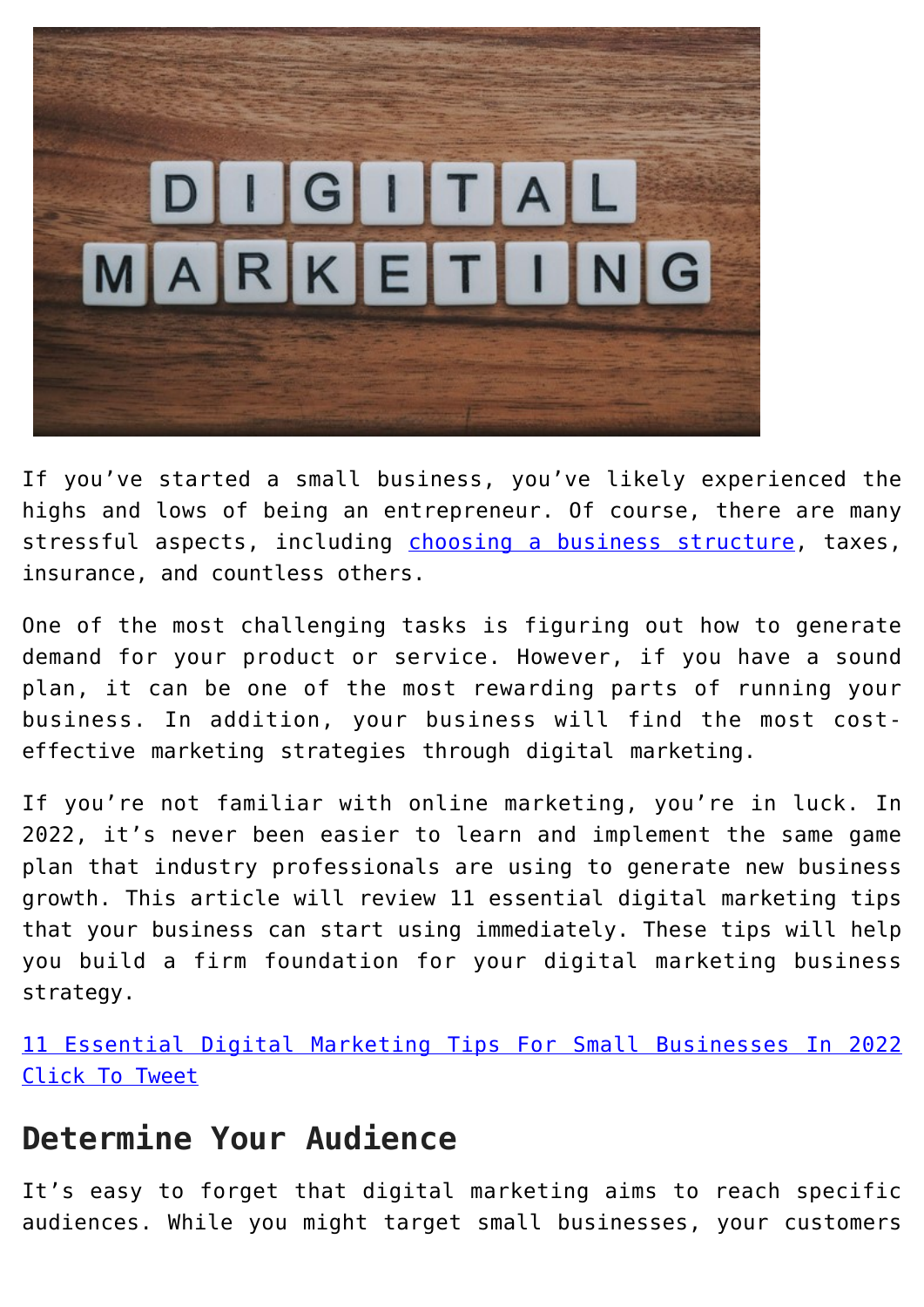could be individuals or families. It's important to remember who you're trying to reach when planning your digital marketing strategy.

For example, if you're trying to reach business owners, you probably shouldn't focus too heavily on marketing to consumers. Instead, it would be best if you tried to build relationships with local business owners and work towards building trust and credibility with them.

When creating demand for your product or service, always consider who your audience is.

Some questions to determine your target audience are:

- Does your audience prefer videos or text?
- Which social media networks do they use?
- What type of searches do they make on search engines?

Think about these questions when deciding on your marketing strategies.



#### **Research Your Competitors**

One of the best ways to stand out from your competition is to understand who they are and what they're doing. It's easy to look at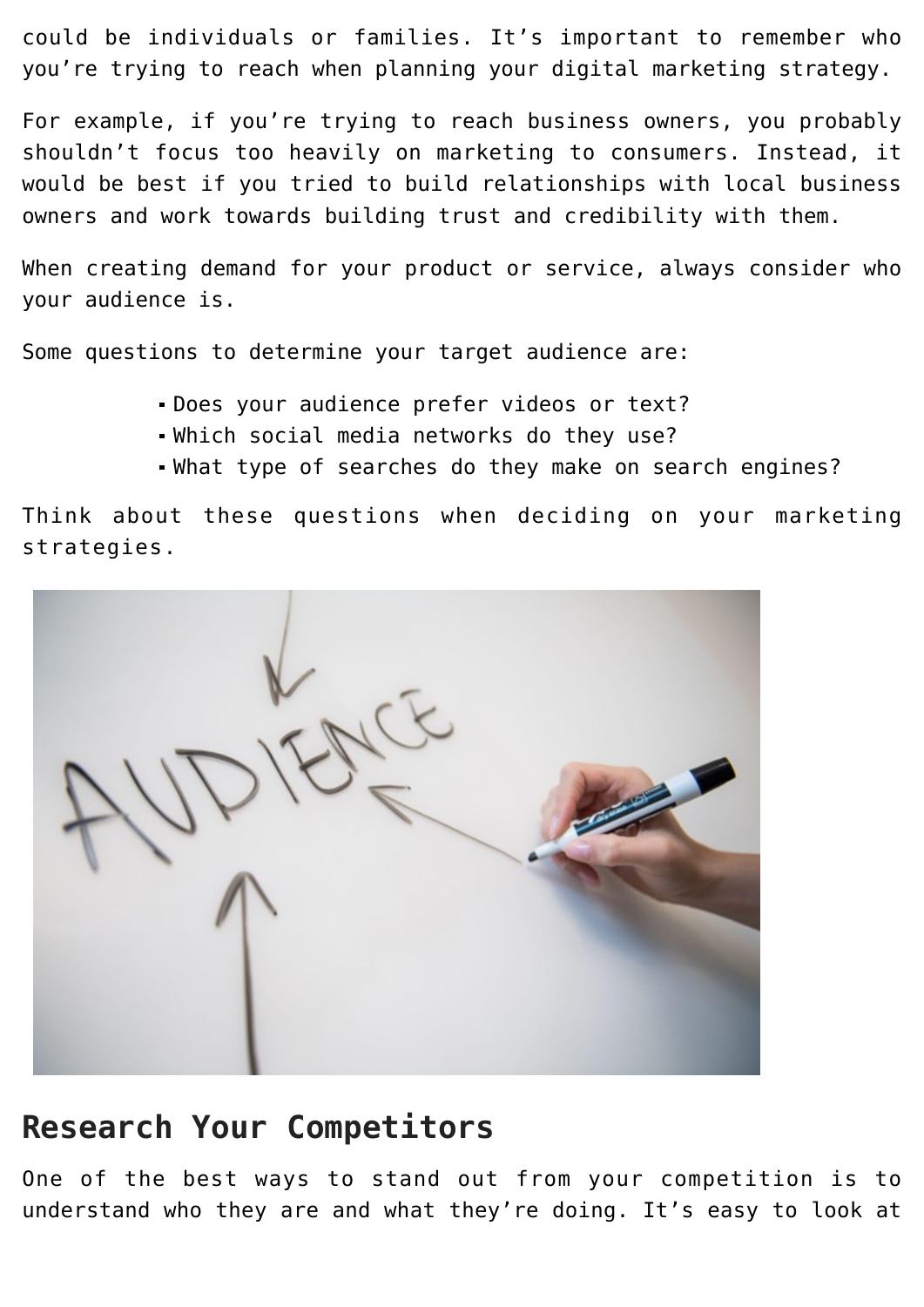other businesses and assume that they're doing everything you are. However, if you dig deeper into their business model, you might notice that they're missing certain vital elements that you can include to give your business an advantage.

For example, if you're a local coffee shop, you probably wouldn't expect to compete against national chains like Starbucks. But if you know they are missing a service that you can offer; you can position yourself as a viable alternative. An example of this would be morning coffee delivery to businesses in local neighborhoods.

This tactic applies to many industries, from auto shops to real estate. When you know what your competitors are doing, you can figure out where they're falling short and then focus your efforts on improving those areas.

## **Website Basics**

Website basics include everything from creating a professional logo to ensuring that your website has a clean design. These elements are essential to helping visitors understand who you are and what you offer.

One of the most common mistakes small businesses make when building their online presence is forgetting to set up their essential website elements correctly. These include having a straightforward navigation menu, a contact form, and an about us page.

It's also important to remember that your website needs to be mobilefriendly. In other words, it must look good on smartphones and tablets. [Over 50%](https://www.statista.com/statistics/277125/share-of-website-traffic-coming-from-mobile-devices/) of website traffic comes from mobile devices. The last thing you want is for someone to visit your site on their phone and then leave without taking action.

Getting the **basics right with your website** can help visitors quickly learn about your services and become customers.

## **Search Engine Optimization**

Search Engine Optimization (SEO) is the practice of improving the visibility of a website or web page in search engines. The goal is to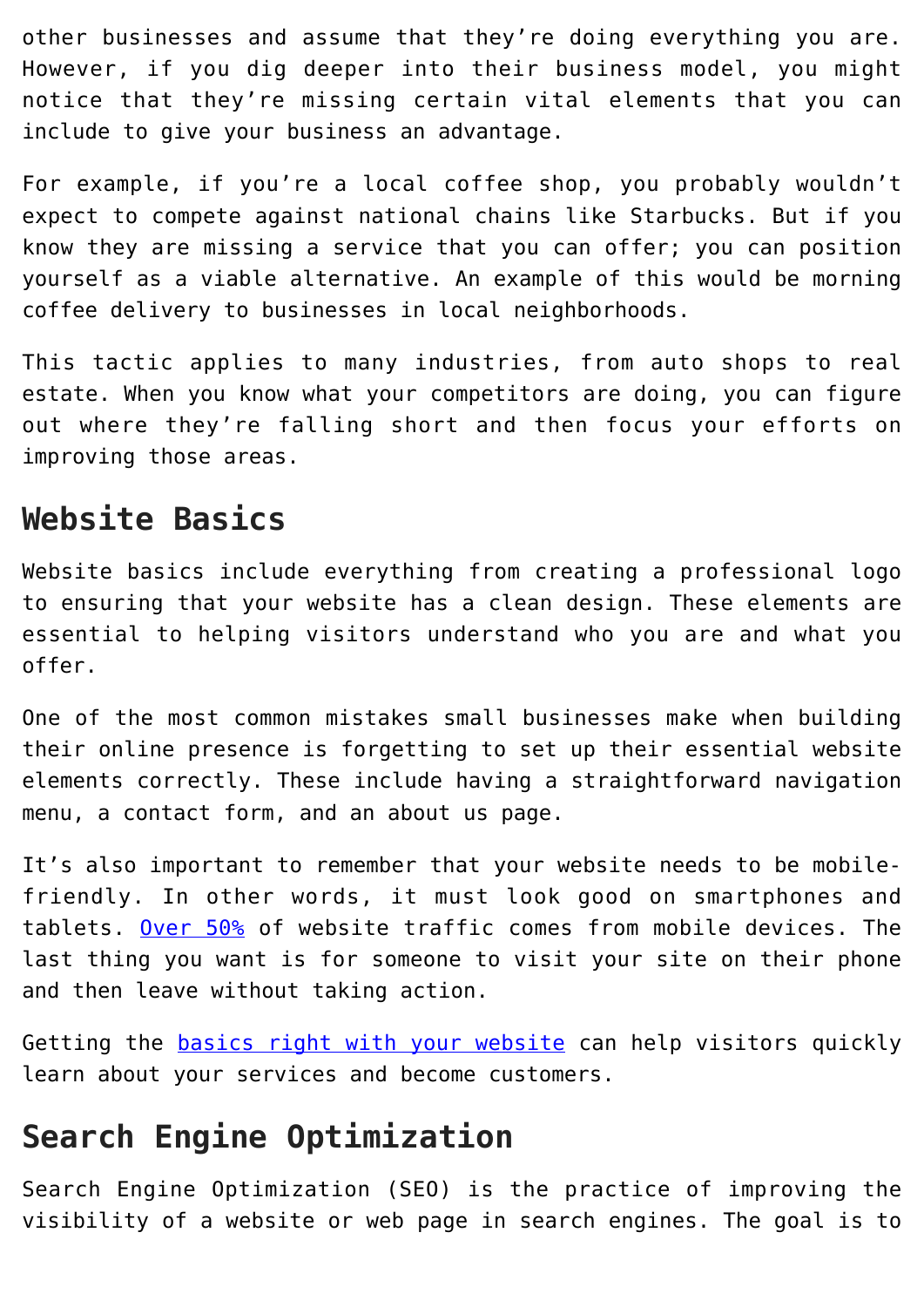optimize a website to appear higher on search results pages on Google, Bing, and other search engines. It involves both on-page and off-page activities.

On-Page SEO includes optimizing your website structure, content, and code. On-page elements like title tags, meta descriptions, and header tags help provide information to Google and other search engines.

Off-Page SEO focuses on building backlinks from other websites. These backlinks are essential to increasing the ranking of a website in search results.

There are many ways to approach SEO. Some methods focus on link building, while others focus on content creation. Whatever method you choose, it's important to remember that SEO takes time and effort. But if you put in the work now, you'll reap the rewards later.

#### **Create a Google My Business Listing**

Google My Business is a free tool that allows businesses to create listings for themselves online. It's a great place to put your business name, address, phone number, hours of operation, photos, and other details.

You need to sign up for a Google account and enter your business information into the form to get started. Once you've done that, Google informs you that your listing is active with a confirmation email.

After that, it's time to add reviews. Customers love seeing positive feedback from others who have used your services. Google rewards businesses that receive these reviews with improved placement on crucial [local search](https://www.score.org/event/local-search-engine-optimizationseo-strategies-get-your-business-found-online) terms and includes star ratings that make your listing stand out.

#### **Build a Social Media Presence**

[Social media](https://americassbdc.org/how-to-fully-harness-the-power-of-social-media-without-spending-money/) has become a powerful tool for small businesses to connect with customers and build brand awareness. However, many small business owners aren't taking full advantage of these platforms.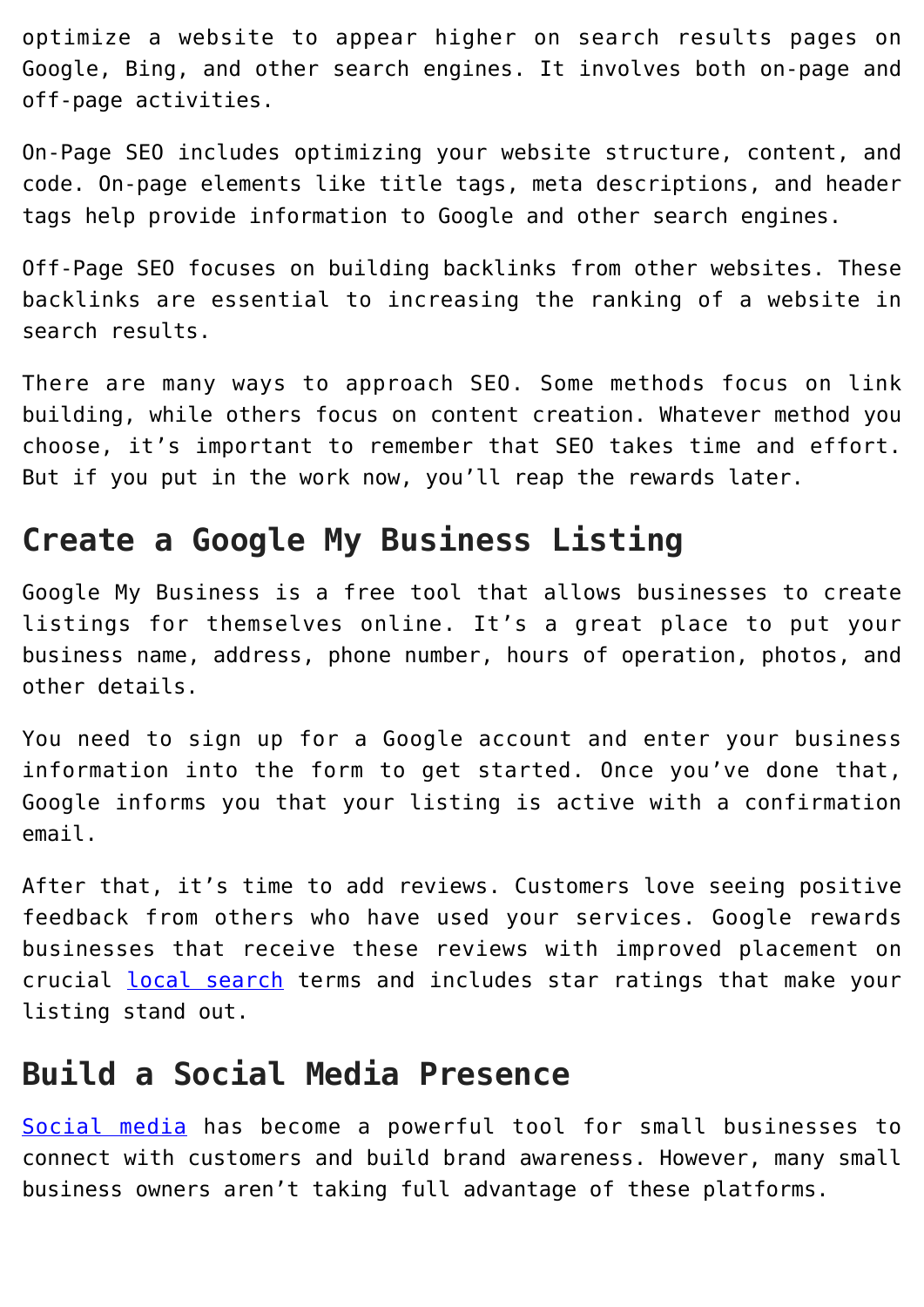One reason is that most small businesses don't have the resources necessary to create a powerful presence on social media. Another reason is that they don't understand how to use social media to grow their business effectively. With new social media platforms launching every year that cater to different audiences, it is difficult for most business owners to keep up. In addition, learning the best business practices for Facebook, Twitter, Instagram, LinkedIn, Pinterest, and TikTok can be time-consuming.

To avoid falling behind your competition, consider hiring someone who knows how to use social media for marketing your business. Hiring a professional can help you develop the best strategy for your company. In addition, hiring a pro who understands social media allows you to stay focused on running your business.



## **Create Engaging Blog Content**

One of the best ways to attract visitors to your website is blogging. When you write about topics that interest your target market, you'll naturally attract more attention from potential customers.

To create exciting blog content, you need to focus on providing value to your readers. Write about topics relevant to your industry and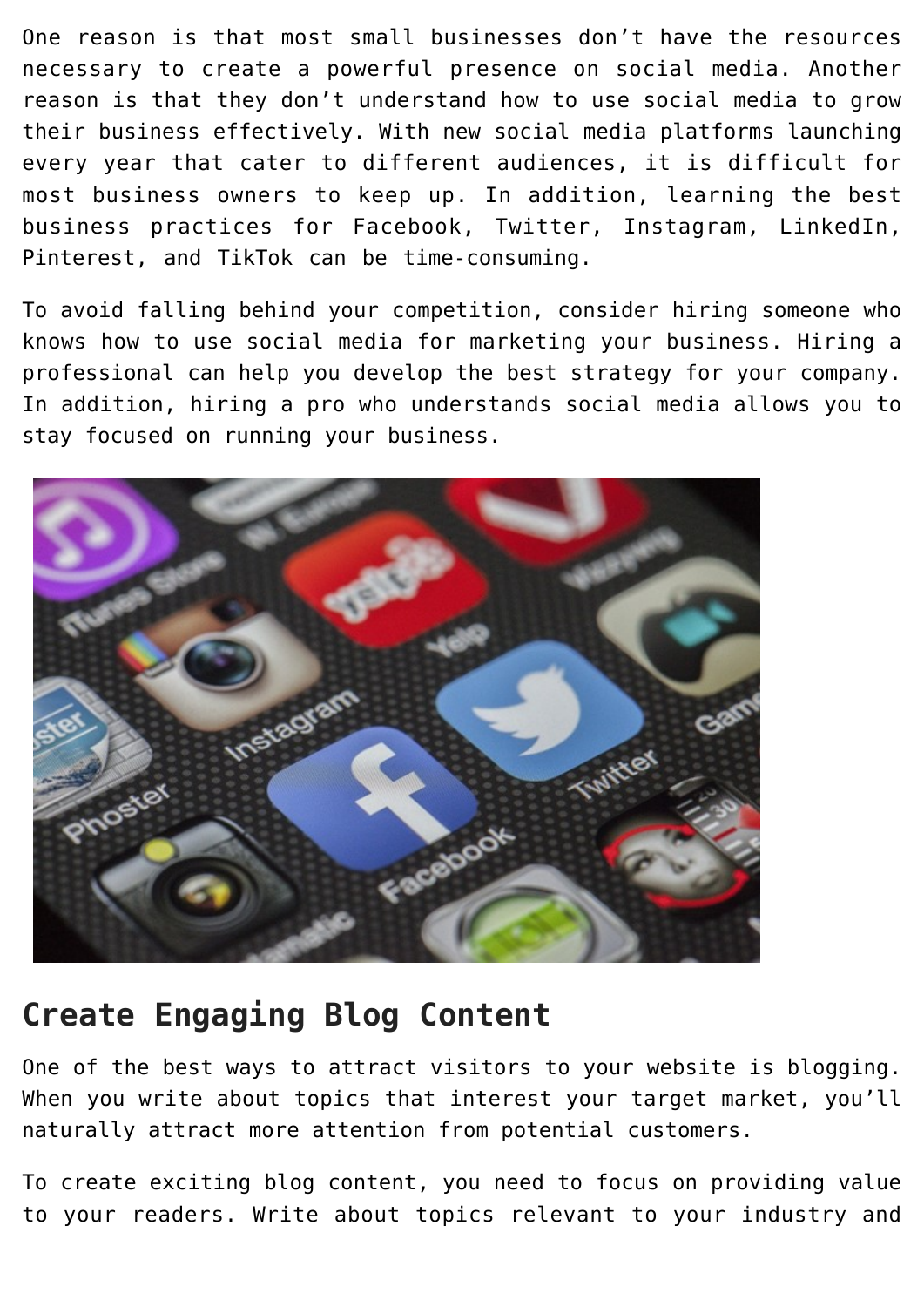provide helpful tips and tricks that your audience will love. Blogs are an excellent place to share valuable information that interests your readers.

Also, remember to include visuals whenever possible. Images add personality to your blog posts, making them more appealing to readers. For example, have photos of products or services you offer or showcase local landmarks that resonate with your audience. The more visually appealing your blog posts are, the more likely people will read them, learn about your brand, and potentially reach out to use your services.

#### **Use Email Marketing to Connect With Customers**

[Email marketing](https://americassbdc.org/email-marketing-strategy-15-minute-challenge-plan/) is still one of the most effective ways to connect with customers. It allows you to reach out to them directly and build relationships with them over time.

To create successful email campaigns, you must understand your audience. Once you know this, you can craft messages that speak to them specifically. Include a call-to-action in every message, so your subscribers know what they need to do next. For example, a call-toaction can ask viewers to sign up for a webinar, use a new limitedtime coupon, or shop at an upcoming sale.

It's also important to remember that emails aren't just for sending promotional messages. You can use them to send out announcements, answer questions, and provide helpful tips and tricks. The possibilities are endless!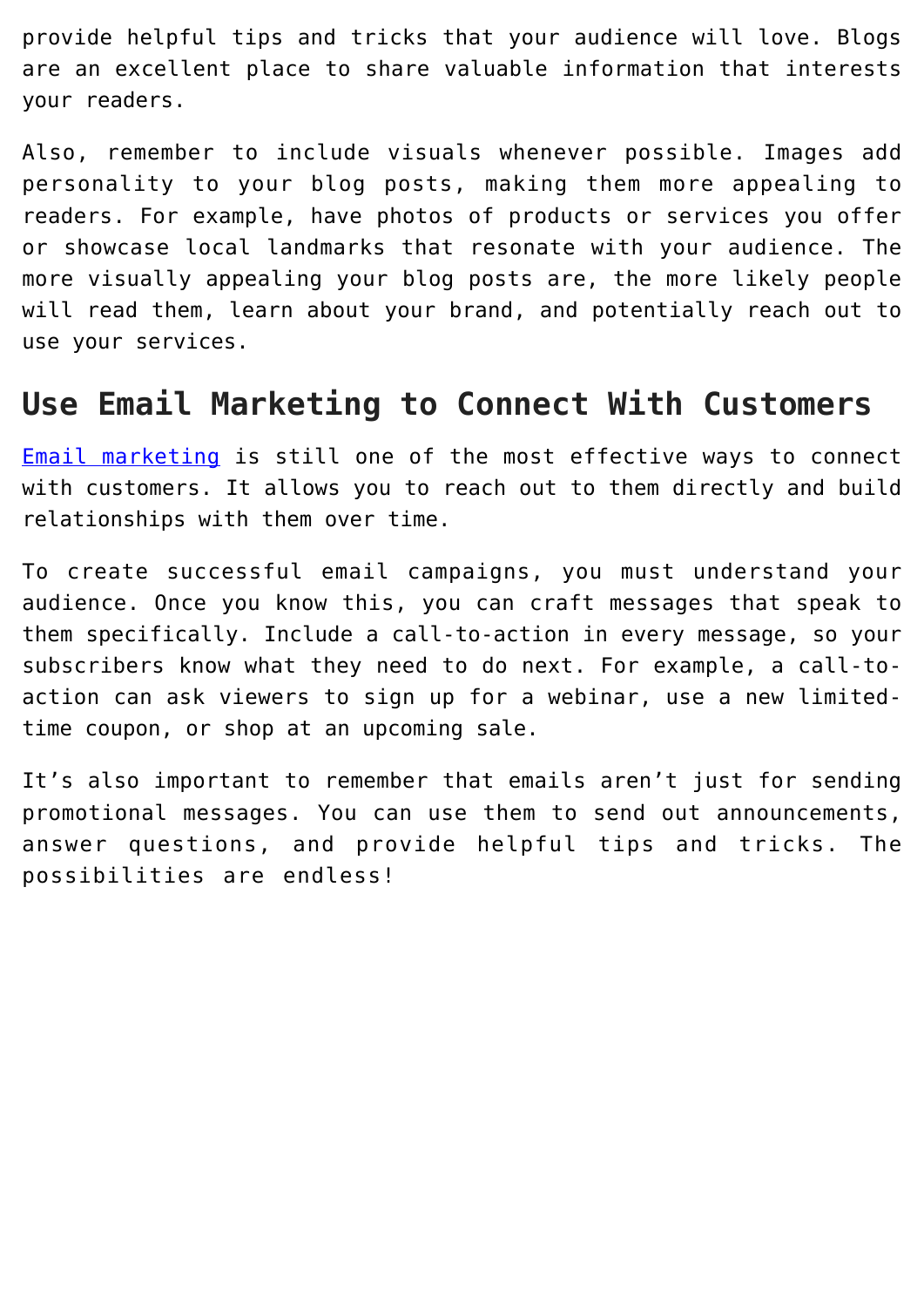

## **Start Using Video Marketing**

Video marketing has become increasingly popular over the past few years from the popularity of smartphones, YouTube, Instagram, and TikTok. So it's no surprise that businesses realize their potential. Video marketing is now considered one of the most effective forms of digital marketing.

There are many reasons video marketing works so well for small business owners, including:

- 1. Videos are easy to create and distribute.
- 2. Videos are highly shareable.
- 3. Videos provide a unique opportunity to connect with customers on a personal level.

## **Pay Per Click Advertising**

Pay Per Click (PPC) advertising is a type of online advertising where advertisers pay each time someone clicks on their ad. It's a very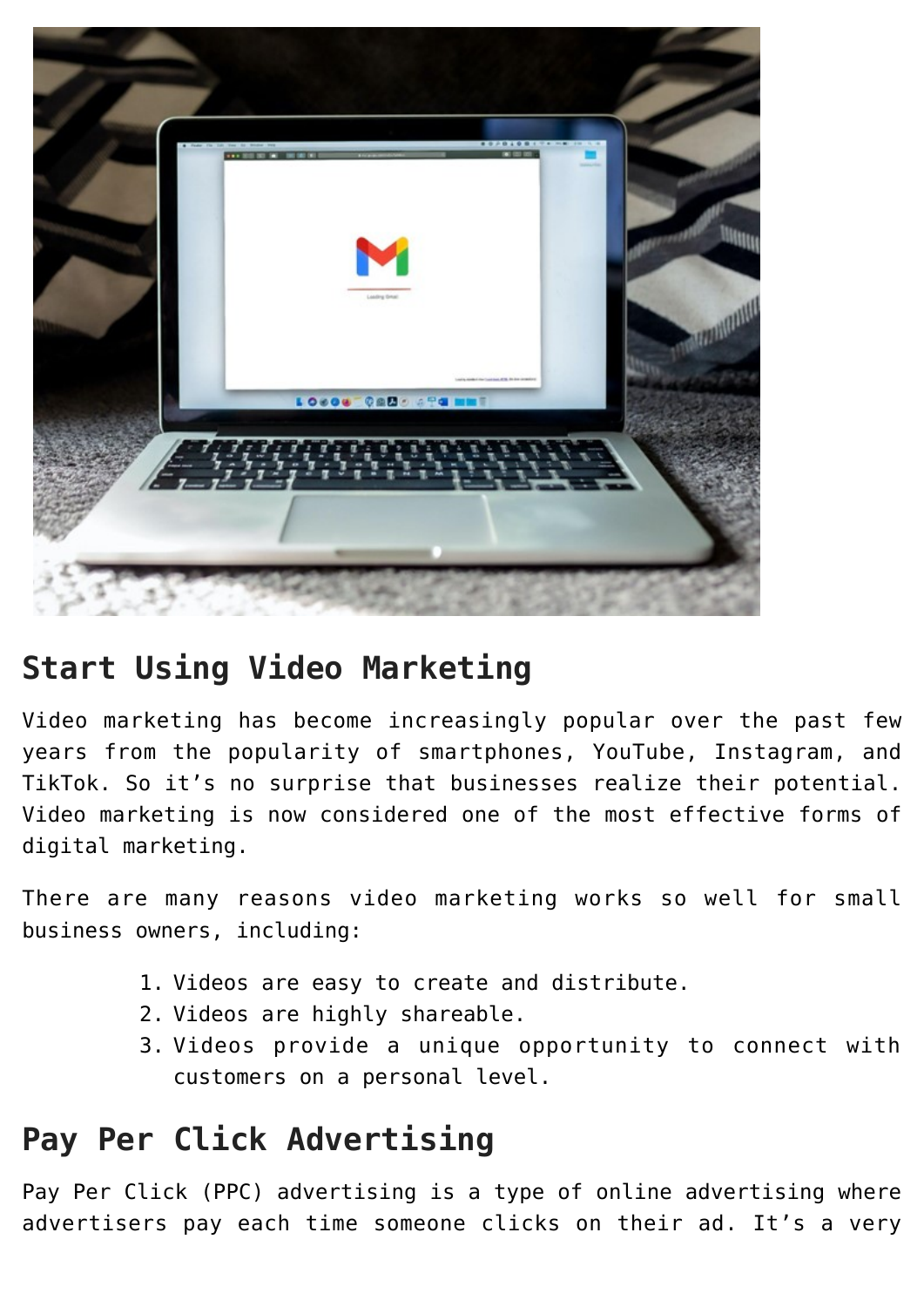cost-effective form of digital marketing, but it requires a bit of work upfront.

Before you begin, you'll need to decide whether you want to advertise on Google, Facebook, Bing, or another platform. Each has its own set of benefits and drawbacks, so choose wisely. Once you've decided on a platform, you'll need to create ads and track performance.

Ads are usually on search results pages for specific keywords or displayed next to web page content. When someone clicks on your ad, it'll direct them to a landing page where they can learn more about your business. Then, they can either purchase your product or service or sign up for your email list or other conversion points.

To maximize your PPC efforts, consider targeting specific keywords and ad groups. These allow you to reach different audiences based on specific criteria. For example, you could target shoe-related keywords and ad groups if you sell shoes. In addition, if your business is local, it's highly recommended you target your city and its surrounding areas.

It's also essential to monitor your campaign closely. Make sure that you're reaching your goals and spending enough money to get the best return on investment.

#### **Lead Generation**

Lead generation is finding potential customers interested in your products or services. It's a very effective method of increasing sales and growing your business.

There are many ways to generate leads, including paid advertising, cold calling, and networking events. The key to [lead generation](https://americassbdc.org/the-ins-and-outs-of-customer-acquisition-for-small-businesses/) is identifying the best methods for reaching your specific audience.

For example, if you sell products online, you might create an eCommerce store. You can offer visitors special deals and discounts if they sign up for your email list. These visitors have now become leads that you can send marketing emails for the foreseeable future.

Alternatively, you could sign up for local and industry-specific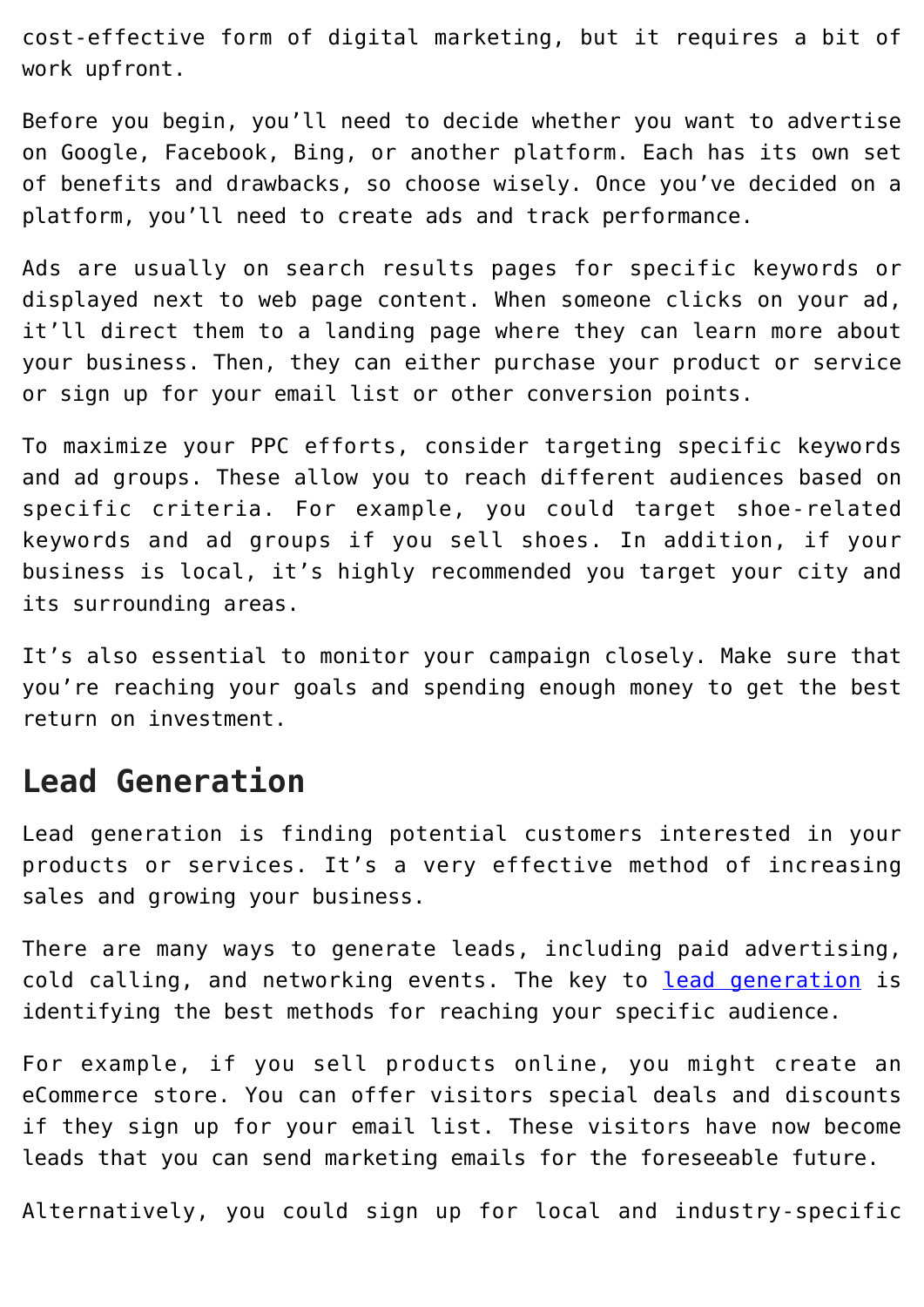business directories if you run a service-based business. These directories are a clever, cost-effective way to find people in your area looking for your services. When looking for directories, go to Google and search for phrases your ideal customer would search. You'll likely find local and industry-specific directories at the top of the search results. Again, these are worthwhile options to pursue lead generation opportunities.

Some examples of local and industry directories are:

- **TripAdvisor** The world's largest travel site, helping millions of travelers find the perfect vacation spot, restaurant, or hotel each month.
- **Houzz** The world's largest online network for homeowners looking to build their dream home. Houzz connects consumers with local contractors. When a consumer needs their roof repaired and a roofing contractor is looking to [grow their business](https://www.houzz.com/for-pros/software-roofer-leads) in the same town, Houzz makes the connection.
- **CarGurus** An online business directory where consumers can find local businesses, including car dealerships, repair shops, service centers, etc. Consumers can search by city or state, type of business, category, price range, and location.
- **Yelp** The world's largest business review site, with over 100 million reviews covering more than 20 million businesses across the globe.

Regardless of what type of business you own, lead generation is vital to its success.